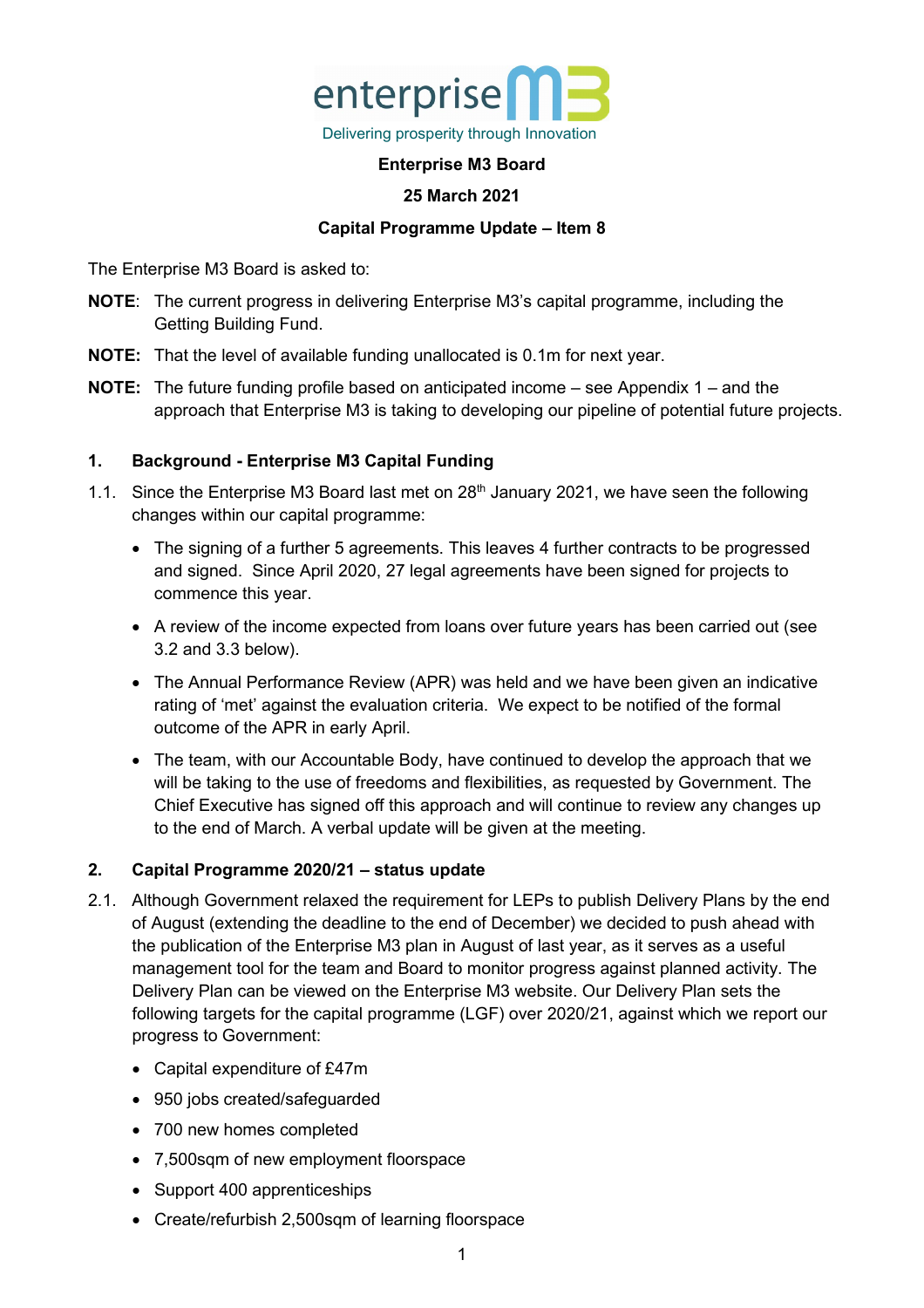2.2. As we are approaching the end of the financial year, we are able to provide an updated picture of our forecast year end position. Our latest forecast is that we will meet targets for expenditure (in part through the use of freedoms and flexibilities, see 2.4 below). Regarding output KPIs, we have already exceeded our target for learning floorspace, and we expect either to meet or fall slightly short of our commercial floorspace target. For new homes, jobs and apprenticeships, however, we expect that reported outputs will be significantly below target levels by 31 March.

The current position is set out in Table 1 below.

| <b>Key Performance Indicator</b>                                                             | <b>Current</b><br>forecast | <b>Actual</b>    | Change<br>(since last<br>report 28th<br>January) |
|----------------------------------------------------------------------------------------------|----------------------------|------------------|--------------------------------------------------|
| <b>Expenditure</b><br>Target of £47m of LGF in 2020/21                                       | £48.6m                     | £25.4m           | $+11.6m$                                         |
| Total LGF expenditure across programme<br>of £219m (100% of the total allocation to<br>date) | £219m (100%)               | £195.5m<br>(89%) | $+11.6m$                                         |
| <b>Income from loan repayments - £2.79m</b><br>in 2020/21                                    | £2.79m                     | £2.1m            | $+0m$                                            |
| <b>Outputs</b>                                                                               |                            |                  |                                                  |
| 700 new homes completed                                                                      | $355 - 569$                | 355              | $+12$                                            |
| 950 jobs created/safeguarded                                                                 | $320 - 687$                | 320              | $+67$                                            |
| 7,500sqm commercial floorspace<br>completed                                                  | 7190 - 7500                | 7190             | $+4,612$                                         |
| 2,500sqm learning floorspace<br>completed/refurbished                                        | 3067                       | 3067             | $+2,587$                                         |
| 400 apprenticeships supported                                                                | $305 - 350$                | 305              | $+134$                                           |

## **Table 1: Key Performance Indicators (LGF) – March 2021**

- 2.3. It should be noted that there is currently a lot of uncertainty around our forecasts for output figures, particularly for new homes and jobs. This is largely due to how housing figures are reported. Due to lockdown restrictions, Local Authority staff have not been able to access sites to collect the data, resulting in a number of fund recipients moving forecast outputs into next year. Housing and job outputs are closely linked, so the reduction in the new homes output forecast has impacted the forecast for jobs. Also, where the delivery of some delayed projects has been reprofiled into next financial year, the associated outputs will also be delayed. We therefore still expect to achieve the outputs to which our 2020/21 KPIs referred, but they will be either recorded or delivered later than planned.
- 2.4. The team regularly monitor the confidence of spend against each project and have been reporting to the Board throughout the year. This has proved critical in informing our projected year end position. The latest forecast for expenditure across 2020/21 is £45m. This reflects progress with contracting, refining expectations towards the year end, and finalising our approach to freedoms and flexibilities. We intend to use the freedoms and flexibilities approach advised by Government, and agreed with our Accountable Body, to ensure that our full LGF allocation (£48.6m) is delivered by the end of the financial year.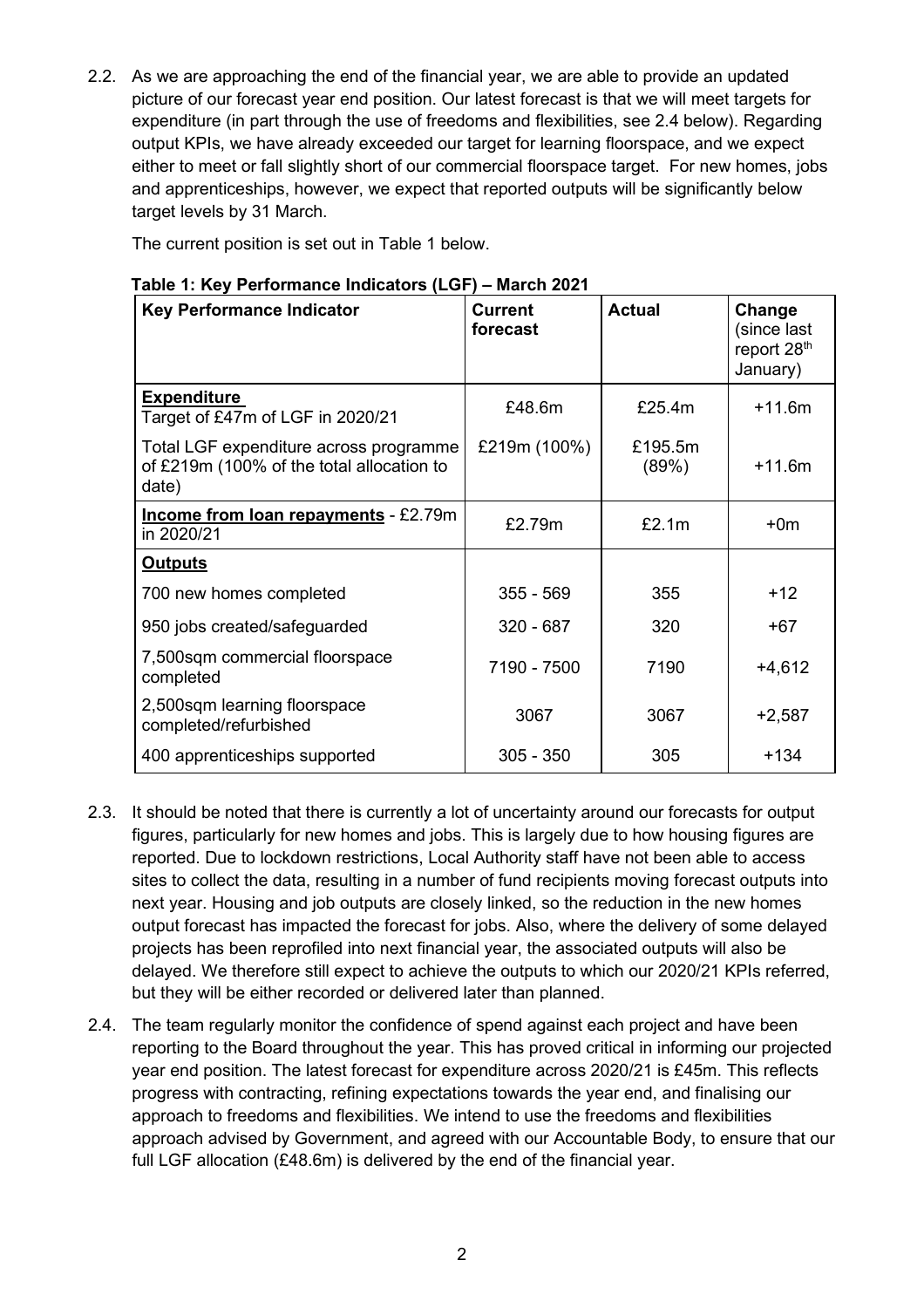# **3. Available funding and potential to support new projects in future**

3.1. Since the last report to Board, we have learned about a significant deferral to one source of loan repayments which we had expected to receive in 2021/22, reducing available funding, in the short term, from £76.5m to £74.8m. There has also been a reduction in contractual commitments due to the confirmation of final costs on two projects. The combination of these two changes has meant a reduction in the available funding, based on loan repayments expected to March 2022, from the previously reported figure of £0.6m to £0.1m.

|                                               | <b>Reported to</b><br><b>Jan 2021</b><br><b>Board (£m)</b> | At 2 March<br>2021<br>$(\text{Em})$ |
|-----------------------------------------------|------------------------------------------------------------|-------------------------------------|
| Available funding at March 2022               | 76.5                                                       | 74.8                                |
| Contractual commitments                       | 69.5                                                       | 69.3                                |
| Approved projects still subject to contract   | 6.31                                                       | 5.3                                 |
| Available funding to allocate to new projects | 0.6                                                        | 0.1                                 |

### **Table 2: Funding position to March 2022 (as at 2 March 2021)**

- 3.2. Our policy of issuing loans where possible, means we are in a good position to continue funding a number of projects beyond the Local Growth Fund delivery deadline of 31 March 2021. **Appendix 1** shows our current forecast over 10 years of loan repayments, together with repayments from Enterprise Zone loans and grants. It also shows how much of this funding has already been allocated to projects, and therefore how much we expect to be available in future years.
- 3.3. Expected loan repayments in 2022/23 are almost entirely allocated. From 2023/24, we forecast significant amounts of unallocated capital which can be allocated to new projects in due course.

# **4. Getting Building Fund**

- 4.1. Of the £13.3m allocated to the LEP, £9m has been contracted, with the remaining allocation being for the Gigabit EM3 project, which is yet to be approved by the Board. Current plans are for a decision on Gigabit EM3 to be taken by the Board in May, following detailed work on the business case. Since it is not yet confirmed that Gigabit EM3 will go ahead, we are working up contingency options for alternative uses of the GBF that has been allocated to the project.
- 4.2. An update on the contracted GBF projects will be provided at the next Board meeting, since we expect that by May, there will have been significant progress with project delivery.

# **5. Pipeline**

- 5.1. Whilst we are now at a point where most available funding (in the short term) has been allocated to projects, experience indicates that programmes of this nature are subject to change and we are therefore continuing to strengthen our "pipeline of projects". In the past, our approach to pipeline development has put us in a strong position to bring forward projects swiftly should there be an opportunity to secure additional funding (e.g. Getting Building Fund). We are in a different position this year, with no further LGF rounds to come. Our approach to the pipeline therefore this time is two-fold:
	- Short term: Development of project proposals that (a) can be shovel-ready to step in to replace the remaining GBF unapproved project should it not be approved in May (this is a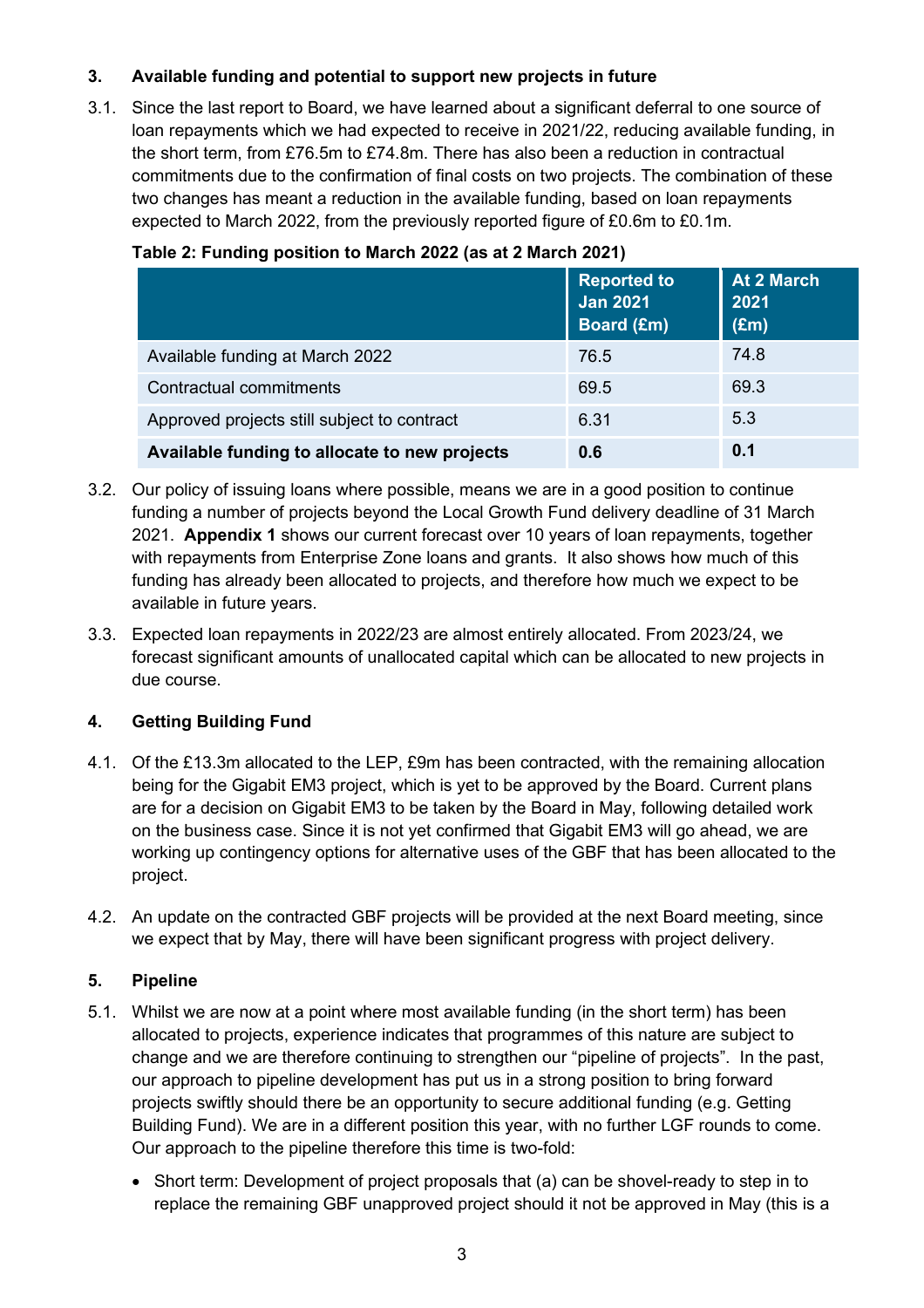contingency only – see 4.1 above) and (b) may be relevant to any capital funding that Enterprise M3 or our partners may be able to secure for the region this year

- Longer term: Development of longer-term projects or programmes that can be delivered utilising future loan repayments and any other future funding, even though decisions about the use of this funding may be some way away
- 5.2. The short-term pipeline has been developed by the Enterprise M3 team, through their ongoing engagements with partners. This builds on the previous pipeline, which followed a call to partners last year for new Expression of Interests or proposals for building on existing projects.
- 5.3. For our longer-term pipeline development, we are proposing to develop a set of guiding principles to be applied when discussing potential projects with partners, for example:
	- Alignment to the Revive and Renew Action Plan themes.
	- Provision of 50% match funding.
	- Added value (i.e. would not proceed without LEP funding).
- 5.4. The current pipeline comprises 75 potential projects ranging in value and size. All of these contribute to at least one theme within Revive and Renew, with 60% of the pipeline having a clean growth element. Nearly half of the pipeline has firm cost estimates, whereas the other half requires further discussion to develop the costs further.

**Lee Danson 16 March 2021**